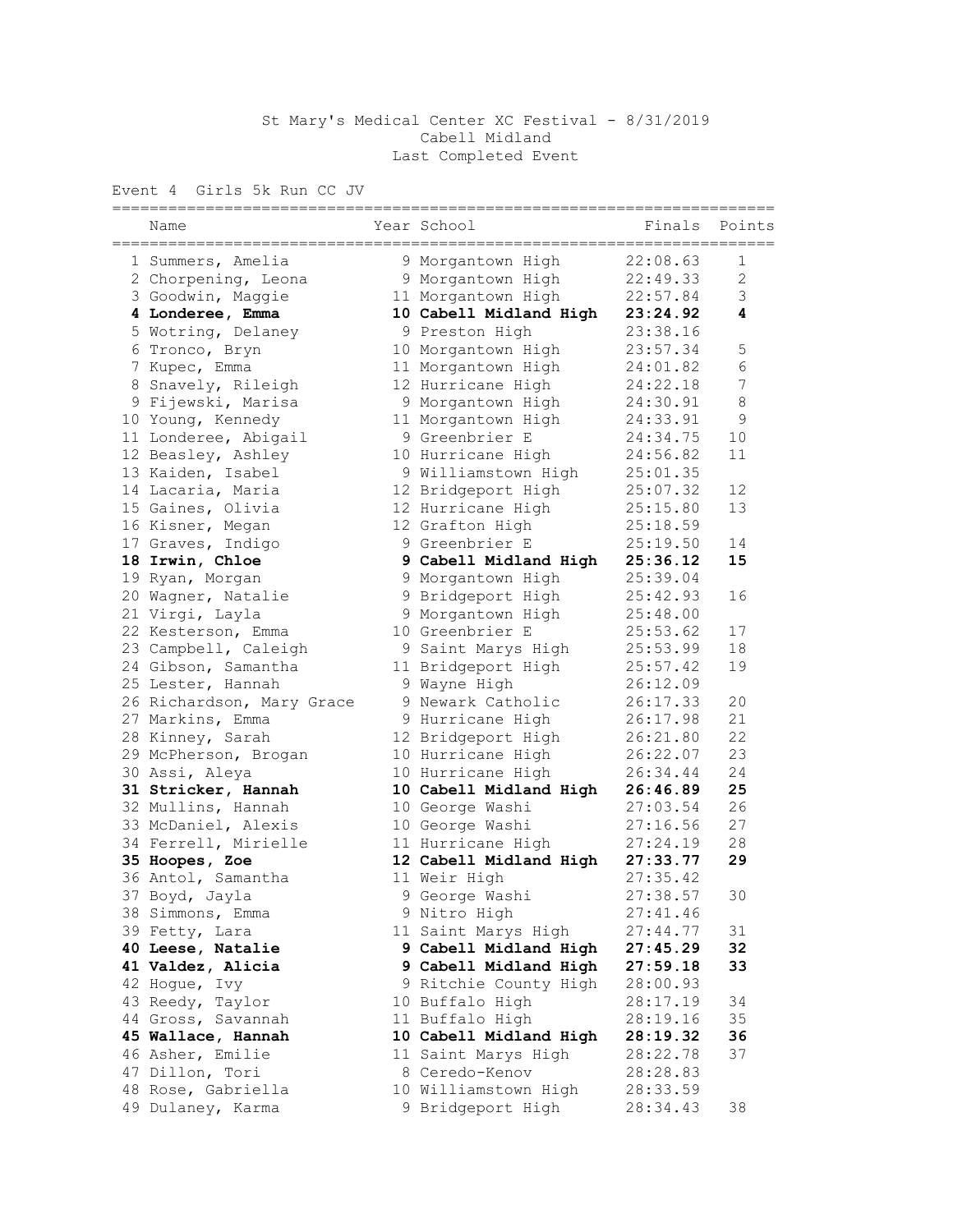50 Richards, Carrie Ellen 51 Waggoner, Abbie 52 Krivonyak, Sydney 53 Stevenson, Molly 54 Goheen, Brooklyn 55 Stewart, Paige 56 Parks, Victoria 57 Scott, Marissa 58 Haddox, Kailyn 59 Queen, Elizabeth 60 Pauley, Kendall 61 Kirk, Havannah 62 Goff, Sara 63 Fisher, Micah 64 Wright, Lorelei 65 Snider, Sarah 66 Spatafore, Bella 67 Quijano, Danielle 68 Silone, Abby 69 Reid, Paige 70 Kenworthy, Morgan 71 Davis, Ryann 72 Pierson, Ava 73 Holman, Lacey 74 Taylor, Mary 75 Dolan, Annie 76 Pethel, Chloe 77 Giles, Averie 78 Draper, Baylee 79 Goldizen, Olivia 80 Bryant, Danielle 81 O'Neill, Ilana 82 Goldman, Elaine 83 Herrmann, Fiona 84 Saltis, Chloe 85 Jennings, Lexi 86 Tiffey, Frances 87 Nichols, Emma 88 Del Torto, Emma 89 Walters, Amber 90 Long, Clara 91 Armstrong, Leslie 92 Doughty, Aaliyah 93 Woods, Noel 94 Shavers, Hannah 95 Kisto, Farah 96 Hager, Maddie 97 Cecil, Emily **98 Stevenson, Alexis** 99 Stewart, Katie 100 Leedy, Caitlin 101 Whitaker, Becca 102 Selda, Shannerie 103 Bowers, Amelia 104 Stalka, Josilyn 105 Lewis, Tori 106 Strader, Sydnie

|                 | 9 Grafton High         | 28:43.68 |    |
|-----------------|------------------------|----------|----|
|                 | 12 Newark Catholic     | 28:45.70 | 39 |
|                 | 10 George Washi        | 28:47.95 | 40 |
|                 | 11 Cabell Midland High | 28:55.20 |    |
| 10              | Hurricane High         | 28:57.32 |    |
| 10              | Hurricane High         | 28:57.81 |    |
|                 | 11 Greenbrier E        | 29:00.79 | 41 |
| 9               | Ritchie County High    | 29:01.29 |    |
| 9               | Hurricane High         | 29:01.52 |    |
| 12 <sub>2</sub> | Wayne High             | 29:01.90 |    |
| 9               | Ironton High School    | 29:04.10 |    |
| 11              | Boyd County            | 29:07.43 |    |
| 10              | Ritchie County High    | 29:12.67 |    |
| 9               | Greenbrier E           | 29:12.88 | 42 |
| 9               | George Washi           | 29:15.26 | 43 |
| 10              | Newark Catholic        | 29:18.30 | 44 |
| 10              | Bridgeport High        | 29:30.84 | 45 |
| 11              | Hurricane High         | 29:40.19 |    |
| 12              | Newark Catholic        | 29:44.25 | 46 |
| 10              | Weir High              | 29:53.84 |    |
| $11 \,$         | Hurricane High         | 30:00.92 |    |
| 12              | Cabell Midland High    | 30:01.96 |    |
| 10              | George Washi           | 30:03.02 | 47 |
| 10              | Newark Catholic        | 30:04.15 | 48 |
| 12              | Saint Marys High       | 30:12.06 | 49 |
| 10              | Bridgeport High        | 30:19.16 | 50 |
| 9               | Bridgeport High        | 30:28.04 |    |
| 7               | East Carter            | 30:35.84 |    |
| 10              | Wayne High             | 30:35.95 |    |
| 9               | Bridgeport High        | 30:46.65 |    |
| 12              | East Carter            | 30:49.67 |    |
| 9               | Newark Catholic        | 30:51.62 | 51 |
| 12              | George Washi           | 31:04.63 | 52 |
| $11 \,$         | Notre Dame High        | 31:12.55 |    |
| 9               | Grafton High           | 31:18.79 |    |
| 9               | Preston High           | 31:23.42 |    |
|                 | 9 George Washi         | 31:38.43 |    |
|                 | 10 George Washi        | 31:41.54 |    |
|                 | 10 George Washi        | 31:50.60 |    |
|                 | 10 Keyser High         | 31:52.45 |    |
|                 | 9 Greenbrier E         | 31:55.71 | 53 |
|                 | 9 Buffalo High         | 32:07.31 | 54 |
|                 | 11 Bridgeport High     | 32:10.18 |    |
|                 | 9 Buffalo High         | 32:14.36 | 55 |
| 10              | Ironton High School    | 32:19.17 |    |
| 11              | George Washi           | 32:24.13 |    |
| 11              | Hurricane High         | 32:33.69 |    |
| 10 <sub>o</sub> | Hurricane High         | 32:41.26 |    |
| 11              | Cabell Midland High    | 32:42.20 |    |
| 9               | Morgantown High        | 33:06.77 |    |
| 12              | Cabell Midland High    | 33:31.64 |    |
| 10              | Newark Catholic        | 33:39.40 | 56 |
| 11              | Bridgeport High        | 33:42.65 |    |
| 10              | George Washi           | 34:02.56 |    |
| 9               | Greenbrier E           | 34:26.36 | 57 |
|                 | 12 Hurricane High      | 34:27.84 |    |
|                 | 11 Bridgeport High     | 35:07.79 |    |